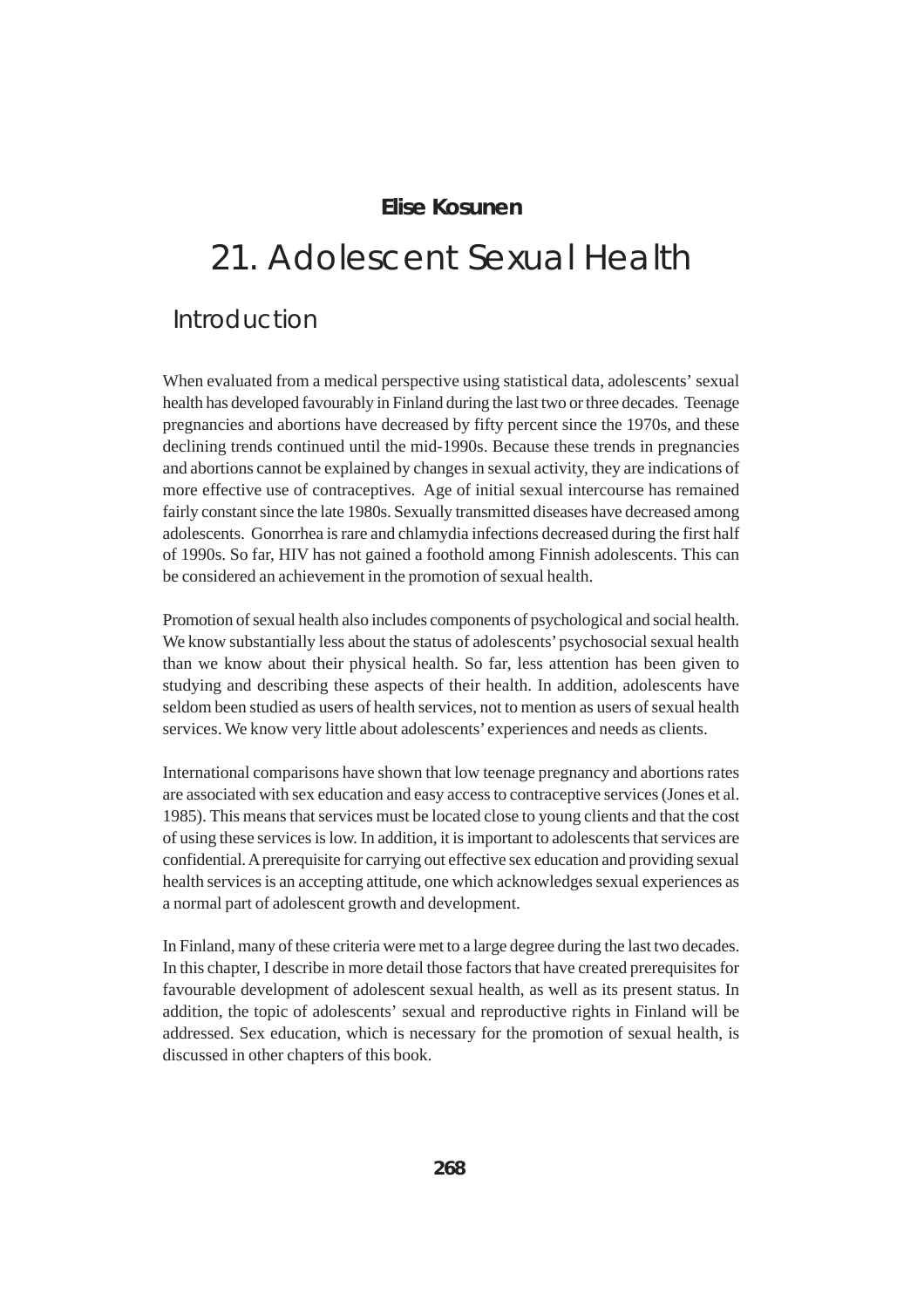# Adolescents' Health Services

### **Provision of Sexual health services**

A major part of adolescent health services is carried out within the system of public services, that is, as a part of primary health care services. Unlike many other European countries, Finland has not founded a specific organisation of youth clinics; only the health centres of the large cities have separate clinics for teenagers.

In practice, when in need of sexual health services, adolescents mostly use services provided by their own health centre. They can make an appointment with a general practitioner or they can visit a family planning clinic or school health care unit.

Providing health services at schools has a long tradition in Finland, originating at the end of the 19<sup>th</sup> century. In 1972, the Primary Health Care Act included school health care as a part of services provided by health centres. A school nurse carried out age-specific physical examinations for all children and adolescents and was available at school at specified times for counselling and treatment of minor health problems. A school physician also participated in this work, but with clearly less time resources. From the viewpoint of promoting sexual health, school health care has had an important role as a provider of sex education and as a first contact with health care organisations. When adolescents begin their sexual activity and are in need of contraception, it is easier for them to first contact a school nurse to get advice. Mostly the school nurse helps the adolescent in making an appointment with a family planning clinic. In many schools, it is possible for a school nurse to give out the first package of oral contraceptives on advice of the school doctor, and thereafter, the girl is guided to a family planning clinic for follow-up.

A school nurse probably has the more important role as an information channel and a guide to family planning services in the bigger towns and health centre organisations. In 1998, a questionnaire study was conducted among youth clinic clients aged less than 18 in the city of Tampere. One of the questions asked the clients how they received information about youth clinic services. Friends were the most important source of information (63%), but almost as often (58%), clients got the information from their school nurse (Kosunen 1998).

Family planning clinics in health centres have provided services to adolescents using the same principles that are used for the adult population. Direct access to services without making an appointment, which would lower the threshold of obtaining services, has been used in only a few clinics. Sex education directed to large groups of adolescents has not been included in services of family planning clinics, but information and education has mostly been given in a counselling session with a client. Some municipalities have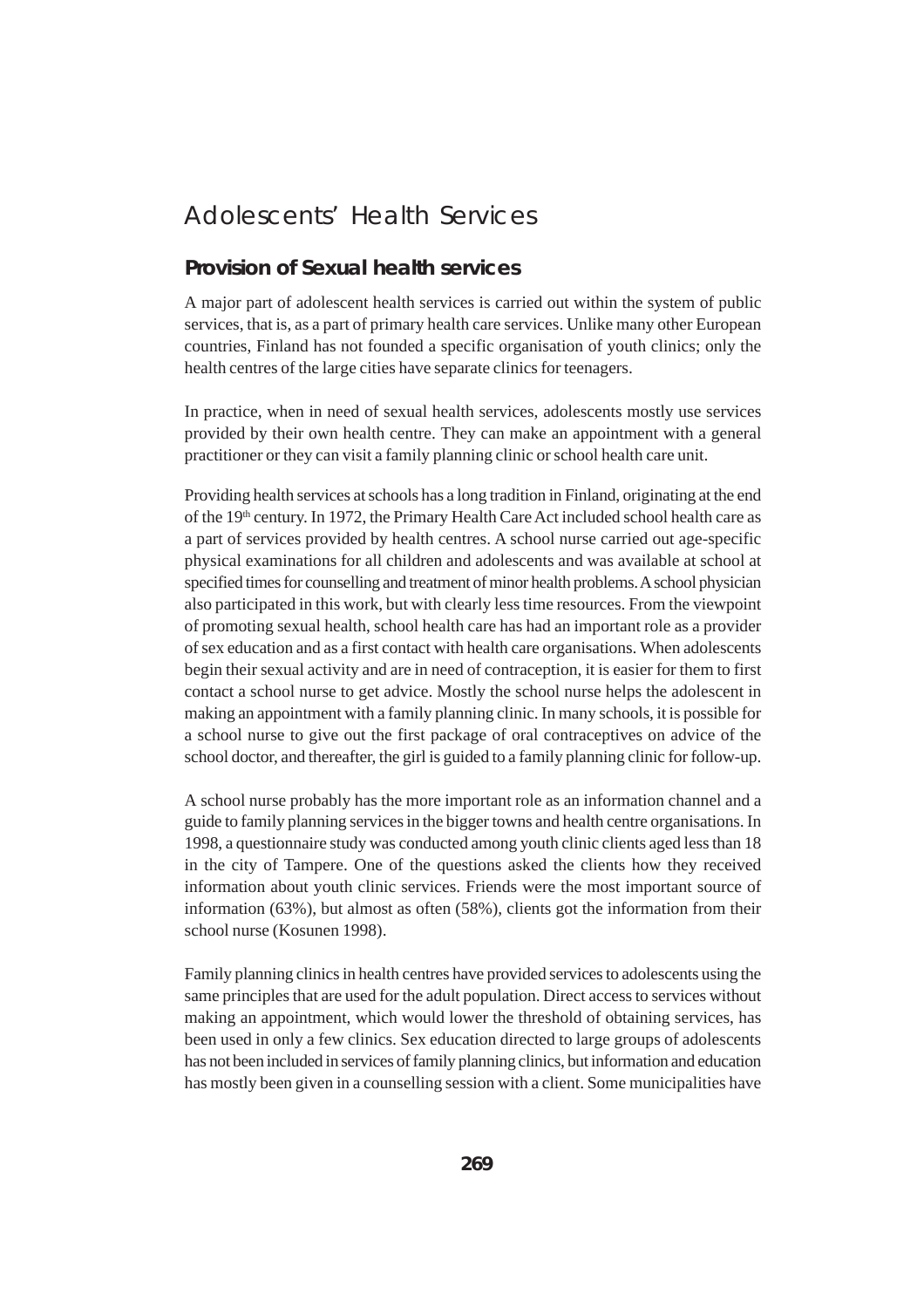had the staff of the family planning clinic participate in sex education at schools, while in others, whole classes from schools have visited the family clinic to learn about its services.

Besides public services, "Opened Doors" of the Family Federation of Finland (Väestöliitto) has provided sexual health services to adolescents since 1988 in the capital of the country, and Folkhälsan has provided some services in the Swedish speaking areas on the coast. Use of private services is minimal among adolescents.

### **Costs of sexual health services**

Visits to family planning clinics as well as services in schools and student health care in health centres are free. The circular letter given by the National Board of Health in 1982 stated that the first method of contraception should be given free of charge. In practice, this meant that adolescents got their first oral contraceptives cost-free for 3 to 9 months, but after that, they had to pay the full price for the pills.

Currently, the price of a one-month package is about seven dollars; in larger packages, the price per month is a bit lower. Nurses working in family planning clinics have found that even the price for one month is a problem, at least for those girls who try to pay this expense from their pocket money, without any support from their parents. Besides oral contraceptives, adolescents also pay the full price for condoms, and so far, the delivery of condoms for adolescents has not been organised at a subsidised price.

### **Confidentiality of services**

In Finland, there has been hardly any public discussion about prescribing oral contraceptives for minors without parental consent. For instance, in the USA and England there have been trials about such prescriptions, and even currently in England, the lack of confidence in teenagers complicates obtaining contraceptives by adolescents less than 16. However, court decisions in England have been consistent with The International Convention for the Rights of Children which stipulates, If a minor is considered mature enough, she or he has a right to decide about his/her own business without parental consent. In Finland, the Act on the Status and Rights of Patients that has been in effect since 1993 correspondingly places emphasis on the developmental level of a child or an adolescent, when it stipulates, a minor has the right to make the decision on his or her care or on releasing information about his/her health. The law does not stipulate any age limits that could be generally applied.

Adolescents themselves find confidentiality of services very important (Scally 1993). This issue has also emerged in countries, which are generally considered to have an open-minded sexual culture (Jones et al. 1985). Regardless of adolescents' insistence on confidentiality, parents often know about their use of contraception. The Finnish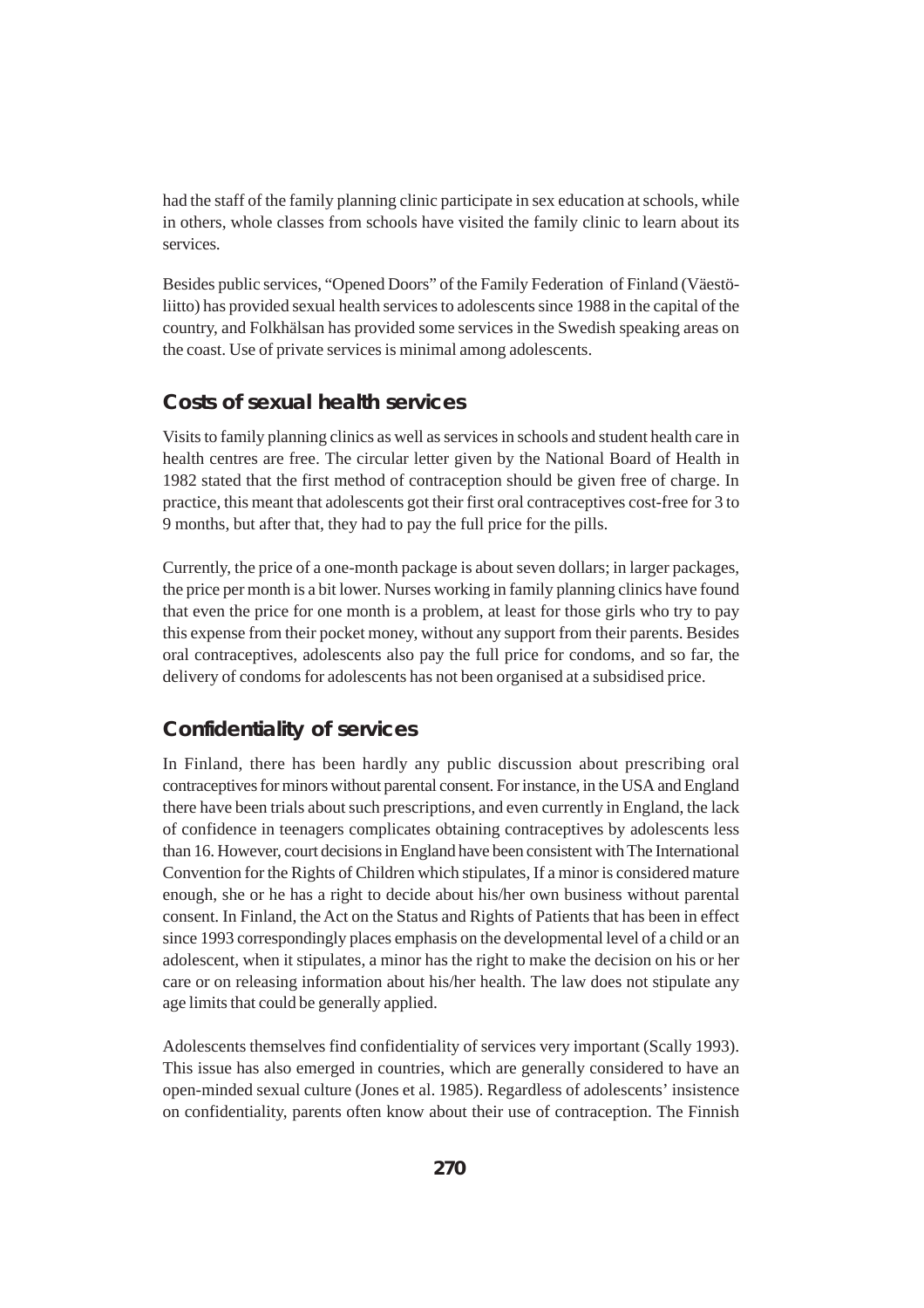practice allows prescription of oral contraceptives without parental consent, and no minimal age limit has been set. However, a young client is advised to tell her parents, because eventually they will find out. In practice, the youngest clients of family planning clinics are 14-year-old girls, of which some one to two percent are using oral contraception. This proportion has remained about the same since the mid-1980s, and contrary to public opinion, the users of oral contraceptives are not getting younger and younger (Kosunen et al. 1999a). According to a Finnish study, 15 year-old girls who use oral contraceptives have a steady relationship; they are sexually active and like adults need contraception (Kosunen 1996).

# Current Situation of Adolescent Sexual Health

### **Initiation of Sexual Activity**

Sexual experiences in adolescence are important for the discovery of one's own sexuality and formation of ones sexual identity. Even children as young as 9 to 11 try to find out how it feels to be close to somebody of the opposite sex by slow dancing " at school discos or home parties. In adolescent surveys, pupils of the 7th grade (between 13 and 14 years old) report quite frequent experiences of kissing and fondling. Real dating relationships become more common after age 13. Girls are more active in dating than are boys, and this difference can be seen even several years later.

According to the School Health Survey in 1996-97, about 60% of 8th grade boys and girls have experienced their first kiss, and about half of them have experienced fondling with clothes on (Table 1). Experiences of intimate fondling (under clothes or naked) sharply increase between 15 and 16, among boys and girls (Kosunen et al. 1998).

By the end of the last year of comprehensive school (mean age 15.8) about one quarter of adolescents have experienced sexual intercourse (Table 1). Girls are a bit more active than boys, if total number of coital experiences or the frequency of sexual intercourse during the past month are used as criteria for sexual activity. This is mainly due to the difference in biological sexual maturation, which starts two years later in boys than in girls. On the other hand, compared to girls of the same age, experienced boys reported having had more sexual partners. In the second year of high school (mean age 17.8) girls are still more active than boys in terms of the frequency of sexual intercourse during the past month. Forty percent of sexually experienced girls and 23% of boys, respectively, reported having intercourse during the last month. There was no longer a difference in the number of sexual partners at this age.

Finnish adolescent surveys between 1986 and 1997 have provided very similar results on the proportion of adolescents having experienced sexual intercourse. Contrary to popular belief, the age at which sexual experimentation begins has not decreased during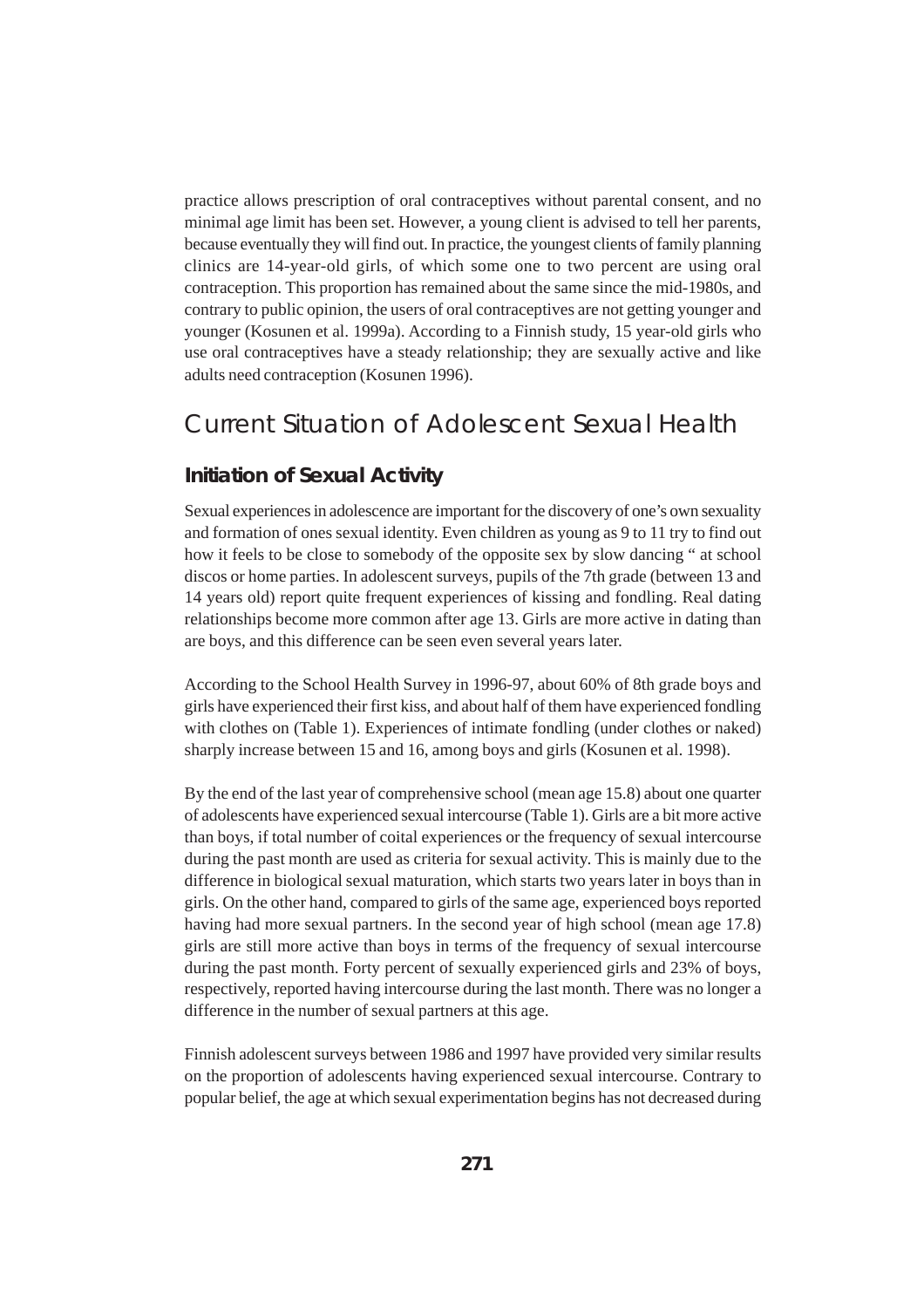the last few years. From the viewpoint of promoting sexual health, this is an important finding. Although sex education has been provided in Finland since the 1970s and contraceptive methods are quite easy to obtain for adolescents, this has not led to a younger age of initial sexual intercourse.

**Table 1. Proportions (%) of adolescents reporting sexual experiences by gender and grade at school according to the School Health Study 1996 and 1997 (Source: Kosunen et al. 1998).**

| Gender                                      | Girls          |             | <b>Boys</b> |                |             |         |
|---------------------------------------------|----------------|-------------|-------------|----------------|-------------|---------|
| grade                                       | $8^{th}$ grade | $9th$ grade | USS*        | $8^{th}$ grade | $9th$ grade | USS*    |
| N                                           | 17 627         | 16 765      | 10 649      | 17814          | 16 841      | 7 3 2 1 |
| Going steady                                | 16             | 25          | 39          | 12             | 16          | 22      |
| Kissing                                     | 64             | 77          | 89          | 58             | 69          | 81      |
| Fondling with clothes<br>on                 | 50             | 67          | 84          | 48             | 62          | 76      |
| Fondling naked/under<br>clothes             | 30             | 49          | 73          | 27             | 43          | 61      |
| Sexual intercourse                          | 15             | 29          | 53          | 14             | 24          | 42      |
| Sexual intercourse<br>during the last month | 8              | 18          | 36          | 8              | 13          | 21      |
| Sexual intercourse at<br>least ten times    | 5              | 14          | 36          | 4              | 8           | 19      |

\*upper secondary school (high school)

# Contraception

### **General points of adolescent contraceptive methods**

Contraceptive methods suitable for adolescent use are few compared to those of the adult population. A condom is the most important method that teenagers use. It is a coitus-dependent method and suitable particularly if sexual intercourse occurs infrequently and irregularly, as often happens in the case of adolescents. The strong point for using condoms is that, if used properly, they protect relatively well against *both* pregnancy *and* sexually transmitted diseases. The weak point is that condom use requires great care and proper use to be reliable. This is important for young and inexperienced users to understand. A shift to oral contraceptive use often happens in a steady relationship where coital events occur more frequently. At the beginning of a new relationship, oral contraceptives should be used together with condoms, as methods of double contraception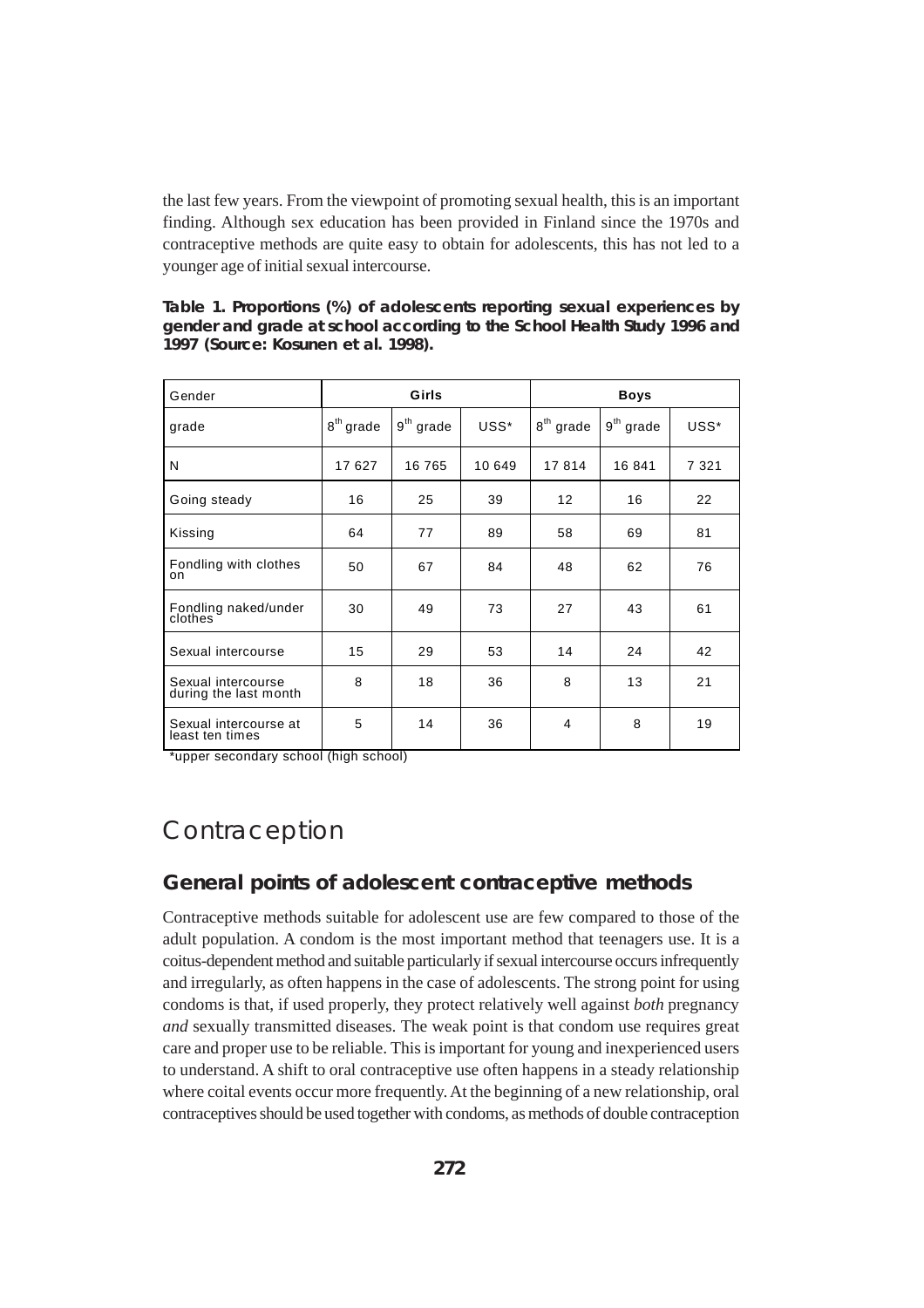(Table 2). Hormonal emergency contraception is not applicable for regular use because of its low contraceptive efficacy, but it is a *reserve method* for a failure or omission of regular contraception.

**Table 2. General outlines for choosing contraceptive method for adolescents for prevention of unplanned pregnancies and sexually transmitted diseases according to type /length of couple relationship and coital activity**

| Type of relationship | Length of relationship | <b>Coital frequency</b> | Contraceptive method                    |
|----------------------|------------------------|-------------------------|-----------------------------------------|
| Occasional           |                        | Less than 2 per month   | Condoms (+ emergency<br>contraception*) |
| Occasional           |                        | At least 2 per month    | Oral contraceptives<br>+ condoms        |
| Steady               | Less than 6 months     | Weekly                  | Oral contraceptives<br>+ condoms        |
| Steady               | At least 6 months      | Weekly                  | Oral contraceptives                     |

\*advice on emergency contraception for all condom users in case of failures

### **Condoms**

Information and education of condom use targeting adolescents was substantially increased in the latter half of the 1980s because of a threat of an HIV epidemic. A survey of adolescent sexual behaviour in 1992 (the KISS Study) showed that teenagers' opinions of condoms were more positive compared to earlier studies, and proportions of adolescents using or having ever used condoms increased (Kosunen 1993).

The main contraceptive method used at the first sexual intercourse is a condom; the second most common option is that no method is used. The figures of the KISS Study describing the first sexual intercourse indicate that use of condoms between 1986 and 1988 increased: in that period, the proportion of non-use of contraception decreased from 40% to 27% among girls and form 30% to 20% among boys.

The prevalence of contraceptive use has also been studied by asking which contraceptive method adolescents used at their most recent intercourse. The results of the WHO cross-national survey (Health-Behaviour in School Aged Children) suggest that practices of condom use improved again during the early 1990s. The proportion of girls who had not used a contraceptive at their most recent intercourse decreased from 25% to 15 % between 1990 and 1994, and the respective figures for boys were 25% and 11%. When comparing distributions of contraceptive methods, the proportion of condoms had increased by ten percent (Pötsönen 1998).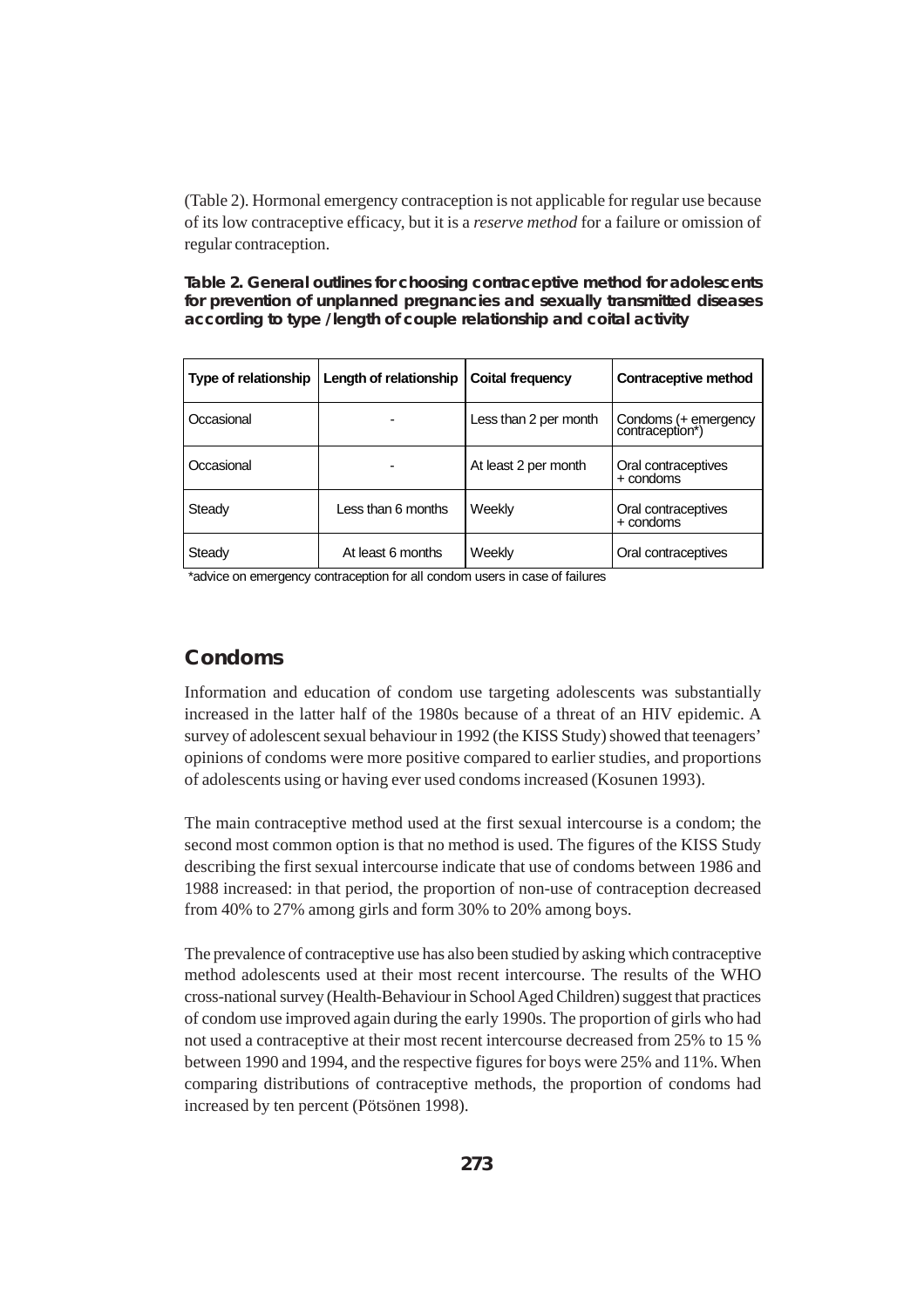### **Oral contraceptives and double contraception**

In Finland, oral contraceptives were recommended for the first time for adolescents at the end of 1970s. According to the Adolescent Health and Lifestyle Survey in 1981, about one fifth of 18 year-old girls used oral contraceptives. Among younger girls, the use was infrequent. During the 1980s, the proportion of users also increased among younger age groups. Among 16 year-olds, it almost tripled, and one to two percent of 14 year-olds were users (Figure). During the 1990s, the use of oral contraceptives remained steady. Neither the rise in prices nor the pill scare in 1995 had an effect on their popularity. According to the Adolescent Health and Lifestyle, in 1997 41% of 18 year-olds, 17% of 16 year-olds and 2% of 14-year-olds used oral contraceptives (Kosunen et al. 1999a).

Many efforts have been made to promote the use of double contraception during the era of HIV. The recommendation has been that it should always be used at the beginning of new relationships for 3 to 6 months. The proportion of such users has been small, and use of double contraception has not increased during the 1990s. According to a recent study, five to seven percent of sexually experienced comprehensive and high school students had used double contraception at their last intercourse. The figures are somewhat lower than at the beginning of the decade. One reason often given is that the combination of pills and condoms is far too expensive a method for adolescents at current unsubsidised prices of contraceptives.





The four-tablet package of hormonal emergency contraception was introduced to the Finnish markets in 1987. Its sales have risen annually, so that in 1998 about 44,000 packages were sold. According to a study in 1994, the users are mainly unmarried women under age 25 (Kosunen et al. 1997). Older women knew less about this method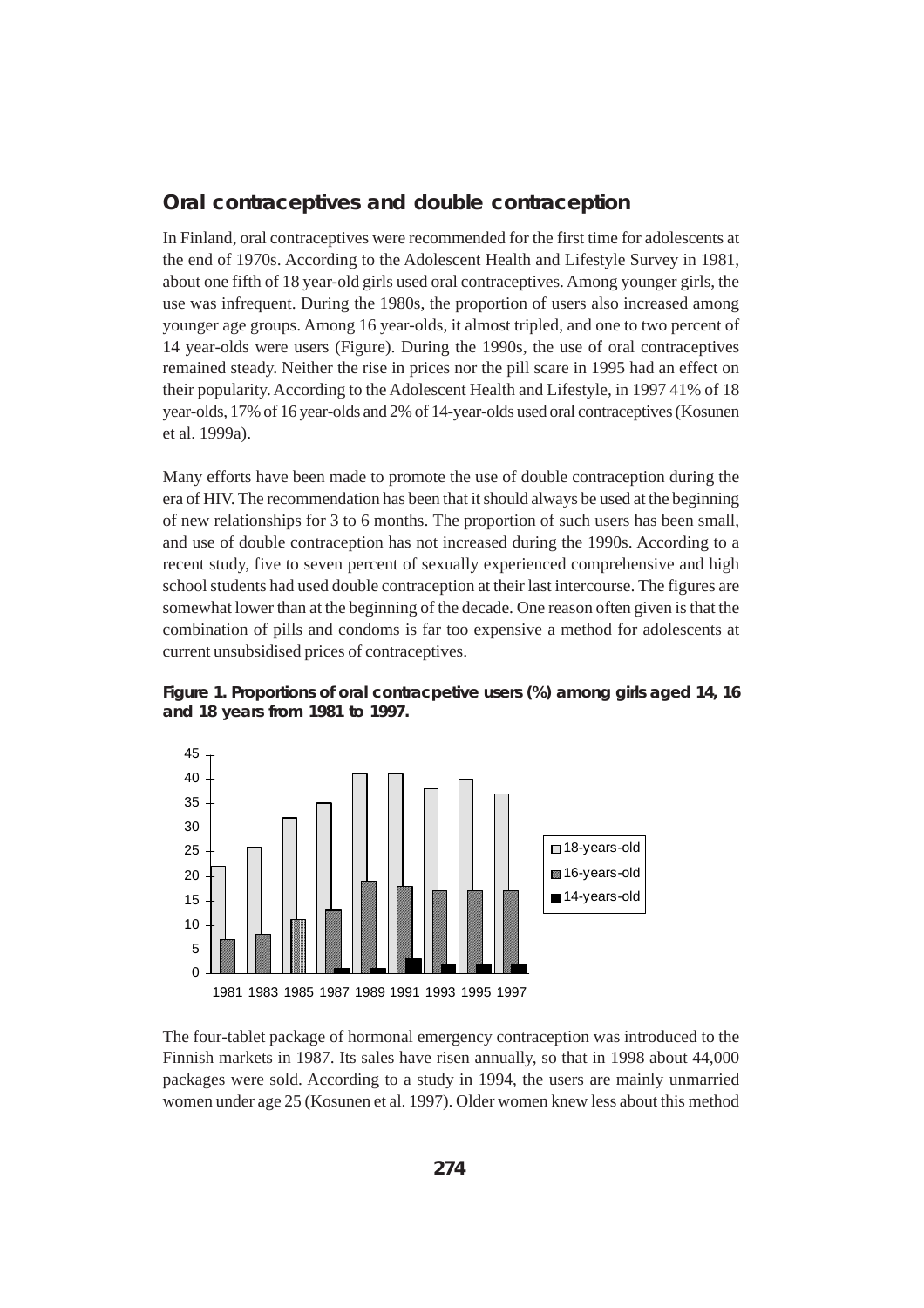than conventional methods. According to the School Health Survey in 1996, almost all girls in the  $8<sup>th</sup>$  and  $9<sup>th</sup>$  grade (mean age 14.8 and 15.8 years) knew about hormonal emergency contraception. In the  $8<sup>th</sup>$  grade, the proportion of girls who had ever-used emergency contraception was 2%, in the 9<sup>th</sup> grade the figure was 6%, and in high school, it was 15%. Two thirds of those users had used the method only once, while the proportion of multiple users varied between 4 and 6 percent in all groups (Kosunen et al. 1999b).

### **Teenage Pregnancies and Abortions**

Teenage pregnancy and abortion rates have decreased by more than half since the mid-1970s. Because teenage pregnancies are usually unplanned, the trend of pregnancies reflects changes in sexual activity or contraceptive use or both of them. Based on research data it is obvious that changes of adolescent sexual activity do not explain trends in teenage pregnancies and abortions in Finland.

Around half of pregnancies of girls less than 20 years of age will end in induced abortion. The younger the girls concerned, the higher the proportion. As in western countries in general, the trends of pregnancy and abortion rates highly correlate. The only exception in the Nordic countries is Iceland, where the prevalence of teenage pregnancies is the highest of these countries. However, most pregnancies are carried to term there, and the abortion rate has been lower than in other Nordic countries until quite recent years. However, the situation is changing and the number of teenage abortions is now sharply increasing in Iceland (Gissler 1999).

### **Sexually Transmitted Diseases**

When HIV became public knowledge in the mid-1980s, versatile campaigns were started in Finland to increase condom use and prevent an epidemic of HIV (Tikkanen and Koskela 1992). One form of public campaign targeted to adolescents was a personal letter mailed to the home address of all young people between 15 and 24 years of age in 1987. The Ministry of Social Affairs and Health sent the letter and it included information on preventing HIV and other sexually transmitted diseases. The campaign has continued so that every year all adolescents who will be sixteen years old receive this information package. Besides a pamphlet, the material includes a condom and a letter to the parents. Since the very first years, the content of the package has increased so that currently, different topics of sexual health information are covered more thoroughly.

At the beginning of the 1980s, gonorrhea was still a quite common disease. A decreasing trend started in the early years of the decade, and this trend accelerated at the end of the decade, perhaps only as a result of increasing condom use. The incidence of gonorrhea was 13 cases per 10,000 girls aged 15 to 19 years; the new figure was 2 per 10, 000 in 1994. From 1995 to1998, the total number of cases has been around twenty cases among adolescent boys and girls combined.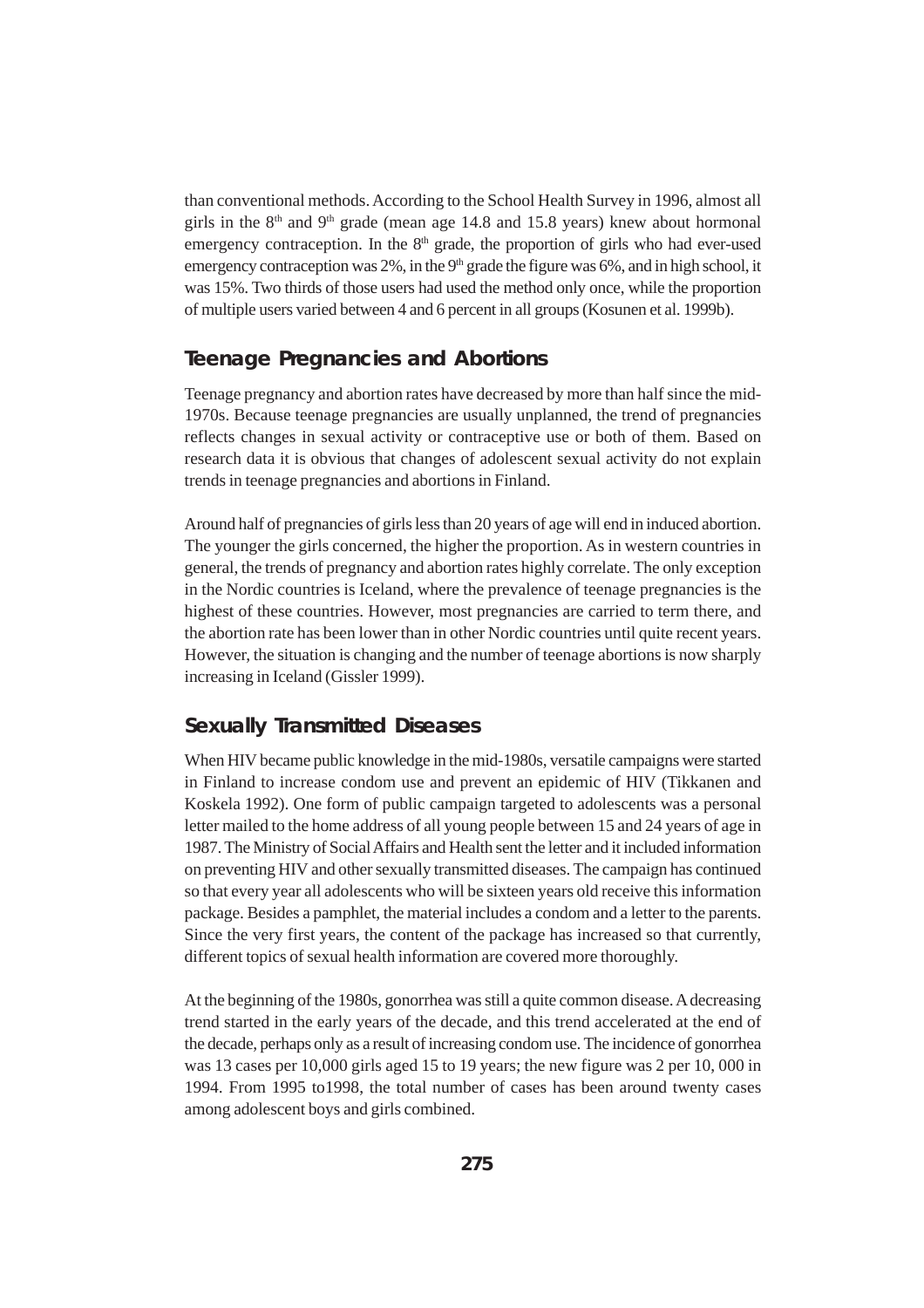Statistics on chlamydia infections have been recorded since 1988. The incidence of chlamydia decreased simultaneously with the decreasing trend of gonorrhea: between the years 1988 and 1994, chlamydia infections decreased 41% in girls aged 15 to 19 (Kosunen 1996). After that, the method of compiling statistics changed twice, so that the numbers of the recent years are probably not comparable with those of earlier years. However, the statistics of 1997 and 1998 suggest that chlamydia infections are increasing in young age groups. Twenty-three percent of all reported venereal chlamydia infections in 1998 were found in adolescents aged between 15 and 19 years. Altogether, the proportion of young people's (aged 15 to 24) infections was two thirds of all chlamydia infections in 1998 (source: www.ktl.fi/ttr). So far, HIV transmissions have not spread among the teenage population in Finland. The total number of HIV transmissions found in adolescents aged 15 to 19 is eleven, but the figure is 137 in 20-24 year-olds by June 2000 (National Public Health Institute, unpublished information). Now, HIV is spreading as an epidemic among users of intravenous drugs in the capital area. Therefore, more effective preventive measures must be taken in the very near future.

### **Psychosocial Sexual Health**

The concept of sexual health was created to emphasise, among other goals, that good sexual health also includes psychosocial well-being. This means that an individual person is free to discover his/her sexuality in that way which is best for him/her, without any pressure, fear or anxiety, and with respect for other people.

We know very little about the status of psychosocial sexual health among adolescents. What are those teenagers who are just starting their active sexual life thinking? Sexual maturation of an adolescent includes powerful and rapid changes, both physically and psychologically. Events of maturation raise many questions in a teenager, even feelings of fear and anxiety. Ideally, adolescents should be surrounded by safe adults, adults adolescents feel comfortable with and with whom they can discuss their problems freely and openly. Relevant knowledge will lessen misunderstandings and unnecessary fears. For example, masturbation is still associated with hiding and feelings of shame, even with severe feelings of guilt. Therefore, it is important that adolescents get relevant information through school sex education lessons, which include information about a variety of topics including masturbation and its role in a young persons sexual development.

The KISS study in 1992 showed that during the HIV campaigns in the late 1980s adolescents' knowledge about sexuality improved, but, on the other hand, their sexual fears increased. These kinds of studies have not been carried out in the latter half of the 1990s. Studies among young clients of family planning clinics show, however, that adolescents need discussion, and they would like to talk about sexuality and couple relationships during their visit to the clinic.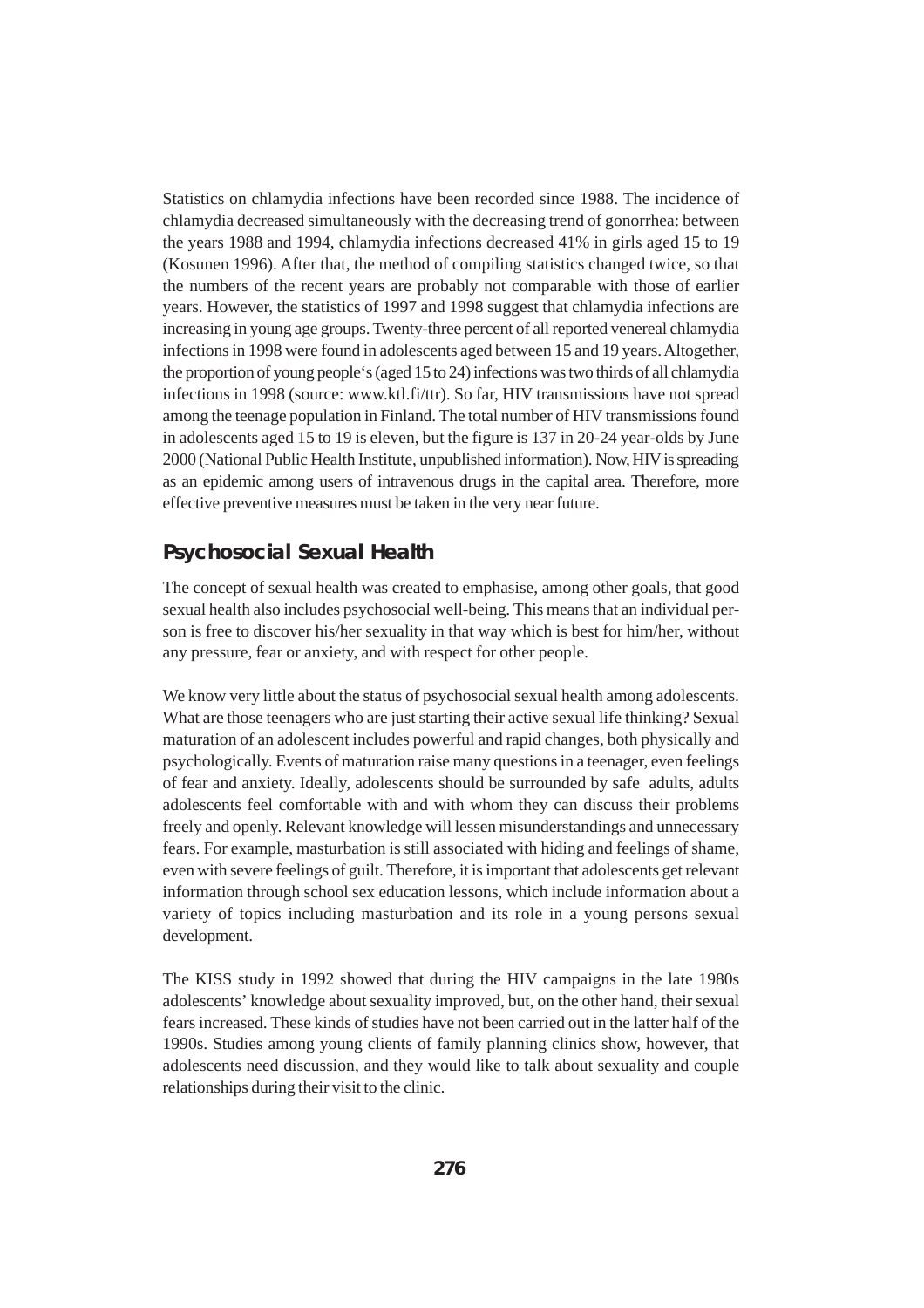Gender socialisation is a developmental process that begins in early childhood. In spite of the trend of increasing equality between genders, old sex-related attitudes still influence the sexuality of young people. Sexual activity is "macho" for boys, but for girls expressions of sexuality can still mean stigmatisation and loss of reputation.

In very recent discussions, some public health nurses working in family planning clinics have expressed concern about sexual pressure on young girls. In particular, a question has been raised about the possibility of the misuse of emergency contraception for pressing girls to engage in sexual intercourse. Research data on this topic is non-existent for the 1990s. The KISS Study in the late 1980s showed that between five percent and ten percent of girls had reluctantly agreed to their first sexual intercourse after persuasion (Kontula and Meriläinen 1988).

Increasing commercial sex and its visible role in all types of mass media can also be regarded as a threat to adolescent sexual well-being. This probably shapes teenagers' understanding of sexuality and may cause unnecessary pressures for both genders. As an alternative to commercial information, adolescents need additional sources of relevant information about dating, human relationships, and sexuality.

We know very little about growth and development of those adolescents whose sexual orientation is different from the majority. Homosexuality and bisexuality are seldom addressed in sex education lessons at school. Although attitudes towards homosexuality have changed and become more open and accepting in Finnish society, the dominance of a heterosexual perspective is obvious in the society and among different service providers.

## Adolescents' Sexual Rights in Finland in the 1990s

Finland and other Nordic countries are among the leading countries in both the realisation and promotion of adolescents' sexual rights. It is not purely by chance that the trends of different indicators of adolescent sexual health (e.g., induced abortions, HIV transmissions) are favourable here. However, during the 1990s, some changes occurred which may have a deteriorating effect on the realisation of adolescents' sexual rights.

In 1994, curricula of comprehensive schools were changed so that the municipalities had more power to decide about what was taught in their schools. Sex education, which used to be an obligatory subject at school, was *no longer* included in the required curriculum of a school. Consequently, comprehensive sex education and sufficient level of sexual knowledge are not provided in every school any more, thus compromising the foundation for the successful promotion of sexual health later in life.

School and student health care funding was substantially reduced during the early 1990s in many municipalities because of the economic depression (Latikka et. al 1995). These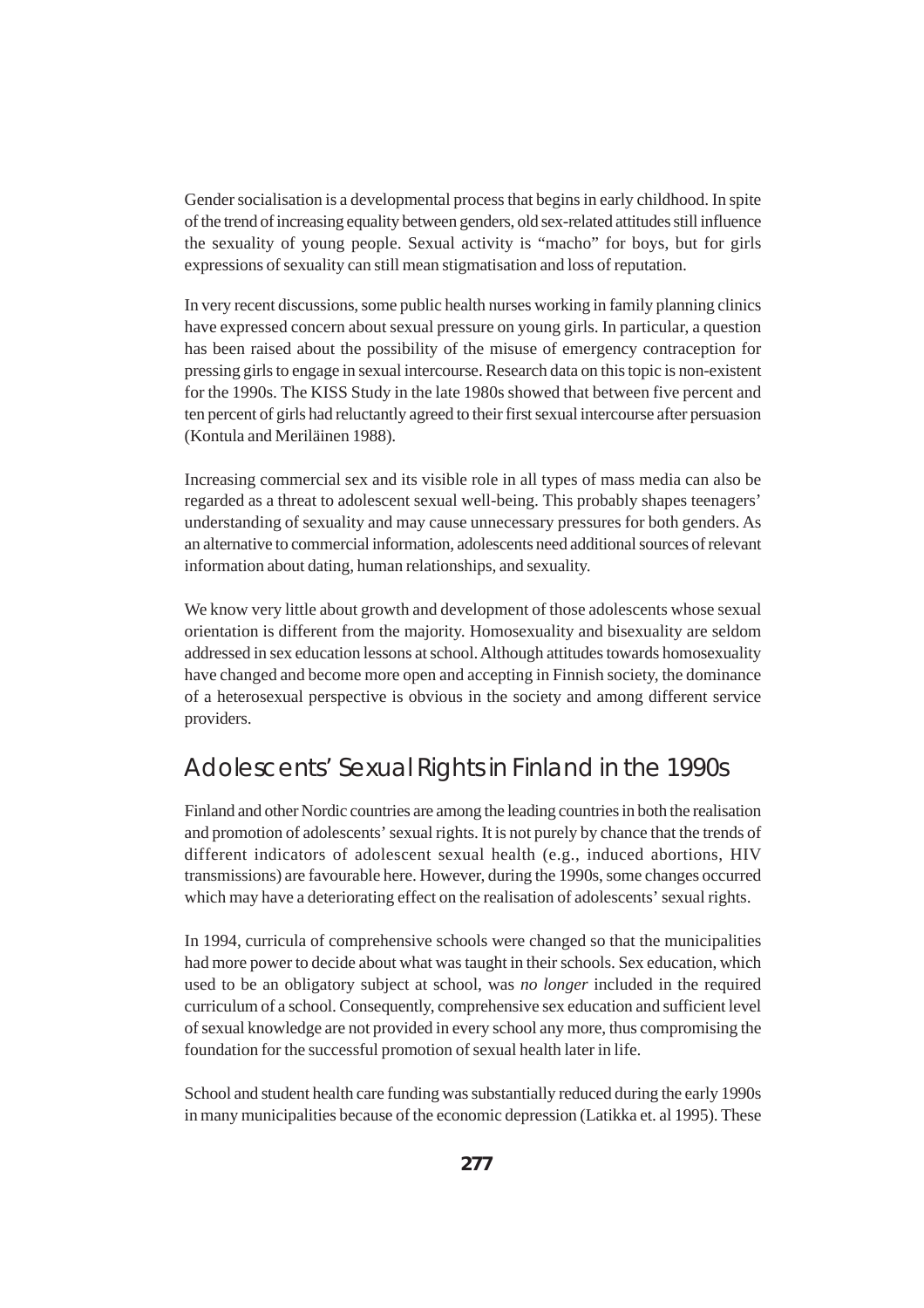reductions are very significant because the Finnish organisation of primary health care does not provide any other services targeted for young people in particular. Although the economic depression is now over and there are many signs of improved health and well-being among adolescents, no improvement in the provision of services is scheduled.

The changes in services and education provided by the health and education systems are important from the viewpoint of sexual health; promotion of adolescent sexual health requires services tailored for adolescents' needs with easy accessibility and availability. Those who counsel adolescents must have specific requirements: they must have a broad understanding of bio-psycho-social development and good communication skills. At its best, school health care has provided this kind of service. Developing, not cutting off these services would be the easiest and most economical way of meeting adolescents' increasing needs for health services.

Occasionally, there have been discussions about limiting adolescents' access to contraceptive services, for example, by setting an age limit. However, this is very difficult, not only because of individual rate of growth and maturation, but also due to the large variation of normal development. Putting strict age limits for access to contraception would also be against international recommendations and agreements concerning sexual and reproductive rights. Commitments and legislation related to such rights include the International Convention for Children's Rights and the Act on the Status and Rights of Patients, which both give the right of self-determination to a child if he/she is mature enough to understand them.

If an exceptionally young teenager comes to ask for oral contraceptives, she should not be given them automatically. Rather the girls' life conditions should be examined more thoroughly than usual. Need of contraception at an early age (in Finland this usually means younger than 14 years) is often associated with a wide range of social problems. When a child or young adolescent comes for a visit to a family planning clinic, she may need assistance with other problems. If access to contraceptive services were limited by enforcing a strict age limit, it would be the end of one way to identify and help children and adolescents with serious problems

Several indicators during the last two or three years suggest that the favourable development of adolescent sexual health has levelled off. Trends of induced abortions have turned upwards since 1994. Laboratory reports indicate that chlamydia infections have statistically increased. Increased use of intravenous drugs, in particular, has already created a small epidemic of HIV in the capital area, which can easily spread through the rest of Finland. Society must react soon to the worsening conditions by increasing information and education directed to individuals and communities, as well as by developing sexual health services that more adequately reflect their current needs.